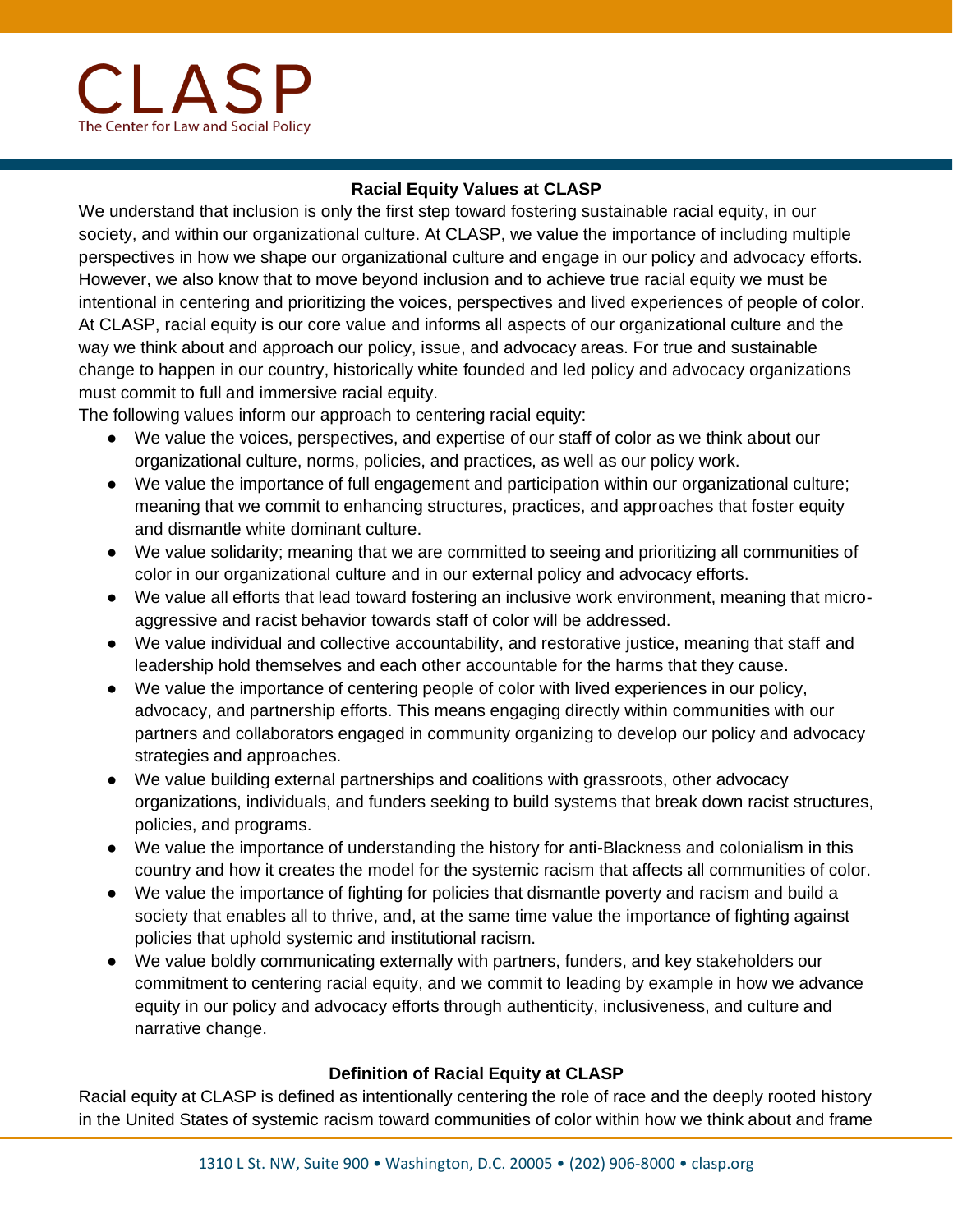our organizational culture, policies, practices, and norms. In addition, we center it in how we think about, approach, and address our policy, issue, and advocacy efforts.

We center racial equity in our organizational culture by lifting and prioritizing the needs, interests, voices, and the intersected cultural perspectives of communities of color. The lived experiences, knowledge, and guidance of communities of color directly inform how we understand our policy and issue areas, and how we frame our solutions and recommendations.

This requires us to prioritize building sustainable and authentic relationships as a trusted and committed partner within communities that have historically been harmed by the implementation of racist and supremacist policies.

This requires us to seek out partnerships with organizations that directly represent and organize communities of color, to respect their voices and leadership, as we constantly assess and improve how our policy advocacy role complements theirs.

This requires us to incorporate the direct voices and lived experiences of communities of color in how we analyze data, both quantitatively and qualitatively

This requires us to advocate for legislation to undo and repairs much of the harm caused by racist policies, while also challenging legislation or the implementation of policies and/or programs that maintain systems of racial inequities, whether deliberately or by failing to compensate for historical wrongs.

Racial equity at CLASP informs every aspect of our work, our relationships, and how we think about our important role in eradicating racism and poverty within our society.

## **CLASP's Racial Equity Mission**

We understand that poverty in America is inextricably tied to systemic racism. We will explicitly and with intention, focus our policy and advocacy efforts for economic and racial justice on addressing systemic racism as the primary cause of poverty for communities of color in the United States. We believe that centering communities of color in our advocacy leads to policies that advance economic justice for everyone. We work in partnership with the people most impacted to move policies that promote racial and economic justice and opportunity from vision to policy to practice.

## **Vision for Racial Equity at CLASP**

The impact of systemic racism transcends generations, especially in regard to achieving fair and equitable education, economic, and employment opportunities. Public policy in these areas has historically been white centered in its practice, narrative, and culture in a way that has perpetuated exclusion of impacted people of color rather than intentionally partnering with them to develop policies that center their needs. CLASP is committed to a vision where that culture is dismantled and replaced by one that is inclusive, participatory, and emphasizes authentic partnerships.

As an anti-poverty policy and advocacy non-profit, we understand the phenomenon of racism not only impacts the communities we advocate with and/or for, but also directly impacts how staff of color at CLASP experience our organizational culture, its norms, customs, and perceived values and beliefs. For this reason, we have a vision that requires us to build a culture that centers racial equity and dismantles systems of oppression, both internal and external.

Within the organization this includes:

- ensuring equitable acknowledgment of all communities of color as we think about fostering an inclusive organizational culture,
- seeking to understand issues and challenges from an intersectional approach that centers experiences with race and racism,